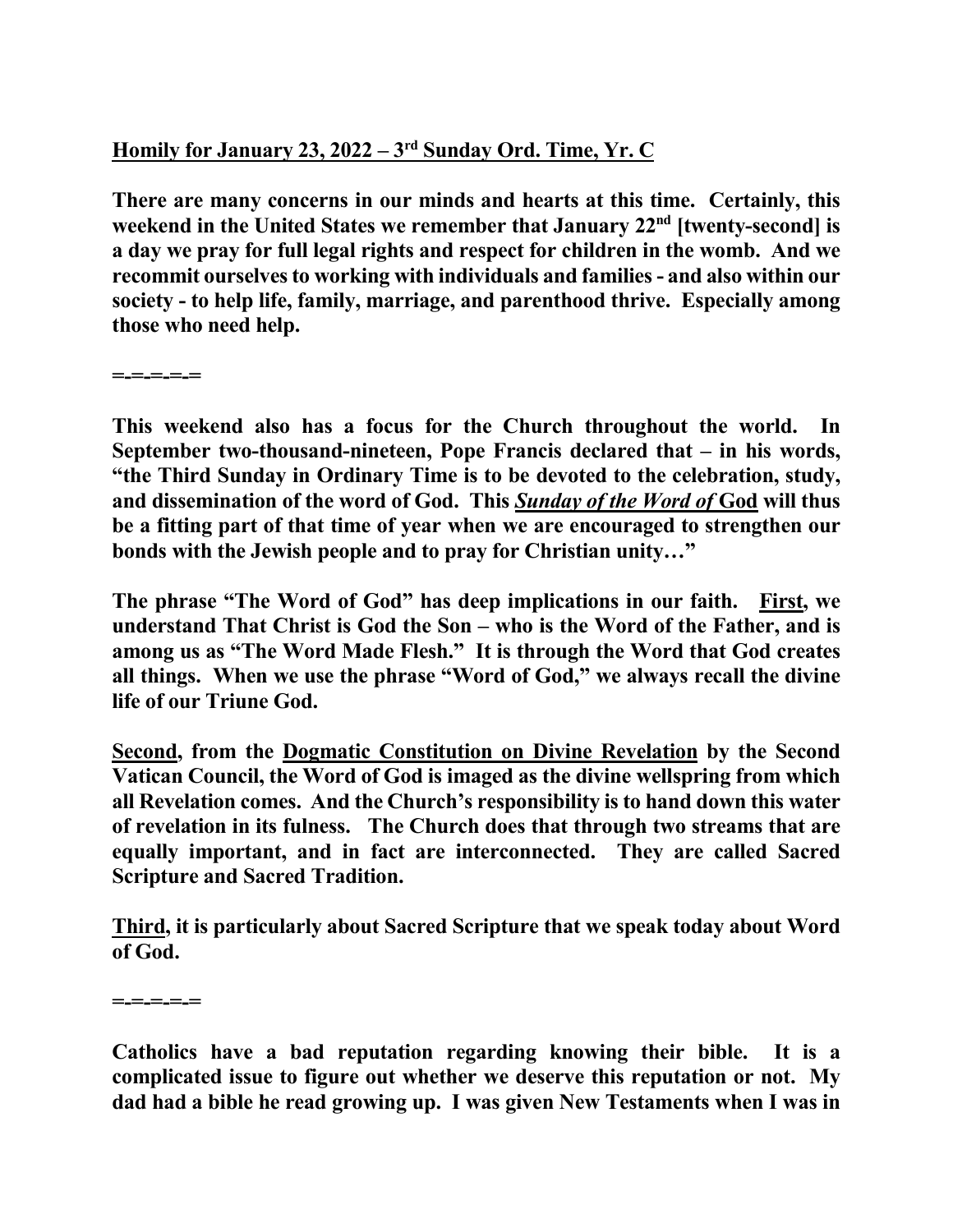**grade school. A bible was required for Catholic High School religion classes. And that bible went with me to college. Even before the nineteen-sixties, when we started having much more reading in Church from the Old Testament, my parents and their parents before them knew about the Ten Commandments, Jonah, Noah, Samson, Adam and Eve. Obviously, Catholics learned and read about these events as part of our faith. For the past several decades Catholic parishes have presented many bible studies.** 

**When I was a younger priest, I had ministers of other denominations mention that they also had significant percentages their congregations that had bibles on their coffee tables which were only touched once a week when they were dusted off.** 

**And yet, for all that, it is good to spend more time with our bibles. In my previous assignment, a staff member once spent several Sundays asking survey questions of parishioners coming into Mass. The reason was that, as part of an upcoming parish party, she was preparing a religious version of the game show Family Feud. Let us just say that the "Survey Says" quotes showed some interesting responses to basic questions like the names of the four Gospels. Or even how many gospels there are. (Four)** 

**Again, this was a dozen years ago, not fifty or a hundred or more. So, every generation, every new year of people, needs to make a decision on knowing these classics, these basic documents that have formed us as a people, and promise to form each of us new daily.** 

**It is always good to be comfortable with the bible, and know our way around it. And treasure it. Not by putting it in a bank vault, but knowing it, being familiar with it.** 

**=-=-=-=-=** 

**In light of this** *Sunday of the Word of God***, this** *Year C***, this Third year in our three-year cycle of Sunday readings, is perhaps the best set of readings to speak of Scripture.** 

**Our First Reading today is from the Book of Nehemiah. This involves the people who returned from the Babylonian Exile in the Five Hundred's, BC. They came to a ruined city of Jerusalem, and started to rebuild. This was not just of stone**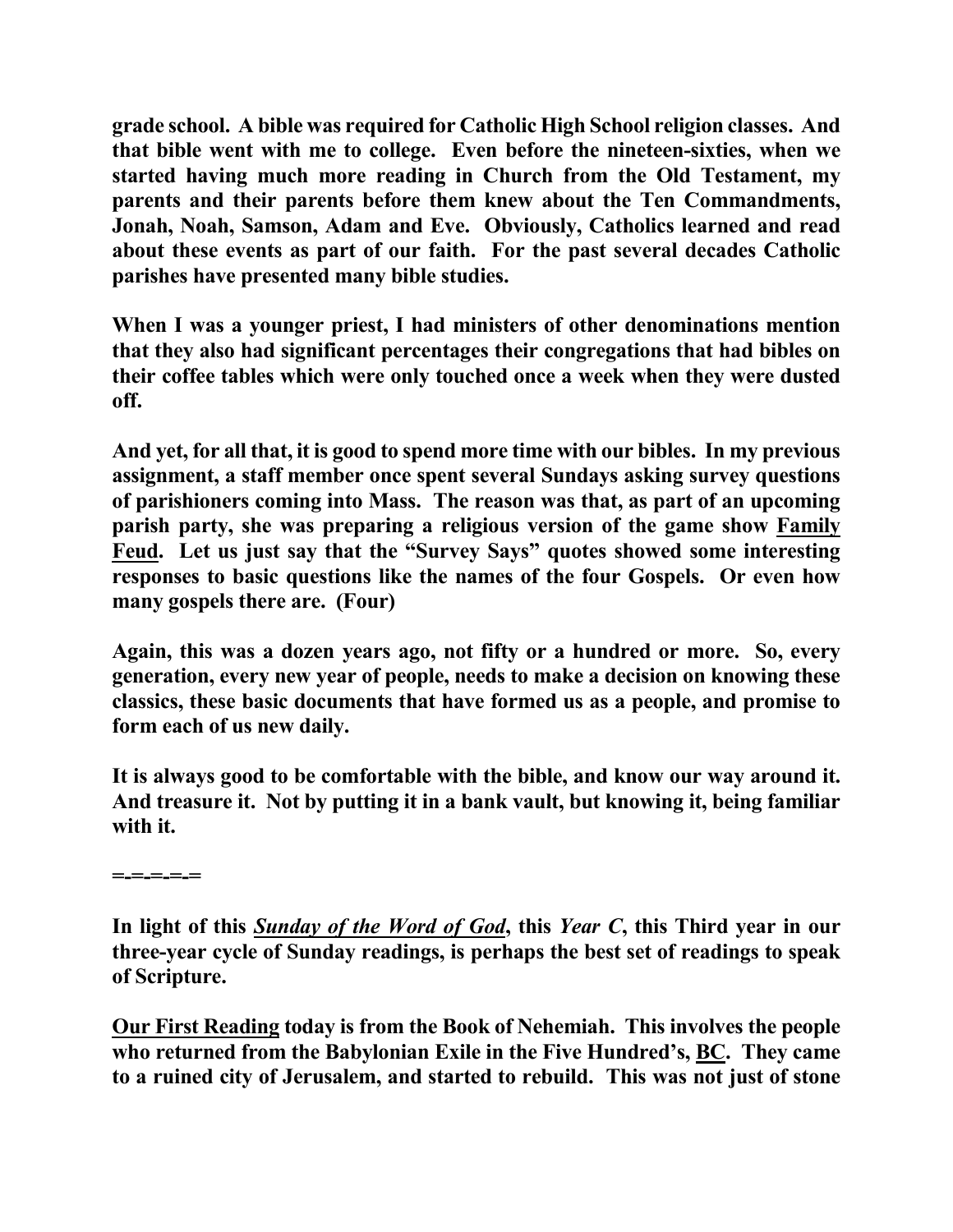**structures, but of their identity as the people of God. And so, when everything is prepared, Ezra reads from the book of the law for six hours that day.** 

**The Word of God has that effect on us. We know who we are when we come before God who knows us better than we know ourselves. God ministers to us. And give us life.** 

**Our Responsorial today has us repeating: "Your words, Lord, are Spirit and life." We understand that spirit is life-giving. We know what it means to be spiritually poor, to feel lifeless, to have no energy. The Word of God is a source of well-being. It is one of the ways God inspires us – fills us with Spirit.** 

**=-=-=-=-=** 

**And finally, we have our Gospel today. This year, most of our Sunday readings work our way through Luke. We have started, and jumped around a bit, during Advent and Christmas. Today we start with the first words from Luke, and then jump to Chapter four.** 

**In the first words, we hear what Luke's intention is. It is the intent of all the Gospel writers. Having checked with reliable sources, he wishes to give us an accurate and trustworthy account of important events about Jesus Christ.** 

**For those of us who have not read Luke in a while, this would be a good time to read the whole book, or listen to it read. There are twenty-four chapters. If one goes through only one chapter a day, it can be read in three-and-a-half weeks. Luke also wrote a second volume. It is The Acts of the Apostles, which is located in our bibles right after the four gospels. It has twenty-eight chapters, and so could be read in four weeks if one went through it one-chapter-a-day.** 

**In the Acts of the Apostles, Luke also starts by addressing the person named Theohpilus – whom he also mentions here at the beginning of the gospel. We do not know who he is, though the name was common in Greek at that time. Like so many names, his has a meaning. It literally means, "God's friend." We, too, can be encourages as God's friends to read this book.** 

**The reading then proceeds with Luke Chapter four. Why this jump? It makes sense if we recall what we have been celebrating. The first couple chapters of Luke are dedicated to Jesus' birth and childhood, which we read about in the last several weeks. Our Lord is then baptized by John, which we celebrated two**